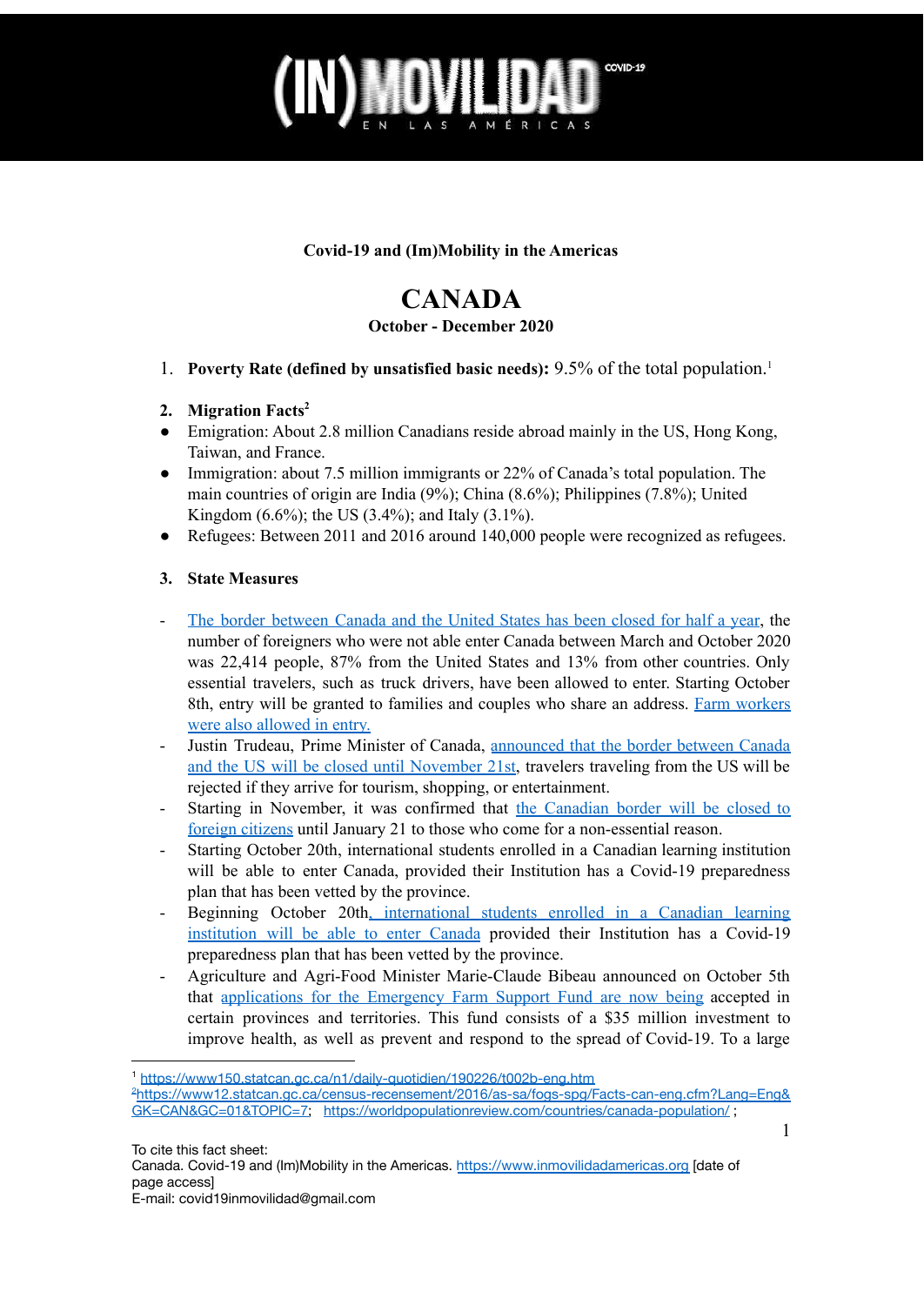### **OVIL** COVID-19

extent, the agriculture sector is made up of immigrants, the engine of the Canadian economy, according to the Minister of Immigration, Refugees and Citizenship.

- In August, the immigration minister, Marco Mendicino, announced a [program](https://www.cicnews.com/2020/12/canada-launching-immigration-programs-for-refugees-working-in-healthcare-1216502.html#gs.uzgg76) for the Guardian Angels [\(healthcare](https://www.cicnews.com/2020/12/canada-launching-immigration-programs-for-refugees-working-in-healthcare-1216502.html#gs.uzgg76) workers) so that they might receive permanent residence [status](https://www.cicnews.com/2020/12/canada-launching-immigration-programs-for-refugees-working-in-healthcare-1216502.html#gs.uzgg76), however, until October no asylum application was accepted. Only on [December](https://www.cicnews.com/2020/12/canada-launching-immigration-programs-for-refugees-working-in-healthcare-1216502.html#gs.uzgg76) 14th did Canada began accepting permanent residence [applications](https://www.cicnews.com/2020/12/canada-launching-immigration-programs-for-refugees-working-in-healthcare-1216502.html#gs.uzgg76) from refugee [claimants](https://www.cicnews.com/2020/12/canada-launching-immigration-programs-for-refugees-working-in-healthcare-1216502.html#gs.uzgg76) who provided direct medical care during the pandemic. However, the requirements for this program are quite restrictive and the chances of qualifying are very limited.
- Alberta [government](https://www.cbc.ca/news/canada/calgary/employment-jobs-immigration-streams-copping-1.5777248) will limit the number and types of jobs available to new temporary foreign [workers](https://www.cbc.ca/news/canada/calgary/employment-jobs-immigration-streams-copping-1.5777248). Labor and Immigration Minister Jason Copping says the plan will create more than 1,350 jobs for unemployed Albertans.
- The Report to Parliament on [Immigration,](https://canadianimmigrant.ca/immigrate/immigration-law/canadas-planned-immigration-levels-for-the-future) the Ministry of Immigration, Refugees and [Citizenship](https://canadianimmigrant.ca/immigrate/immigration-law/canadas-planned-immigration-levels-for-the-future) of Canada (IRCC) stated that its goal in 2020 was to welcome approximately 341,000 people as permanent residents. This goal was not met due to COVID-19, during which time it is estimated that about half that number were admitted. For this reason, the Immigration Levels Plan 2021-2023 may include those 150,000 immigrants who were not able to enter the country.
- Even though the pandemic persists, the Atlantic [provinces](https://www.thechronicleherald.ca/news/local/immigration-a-key-priority-in-atlantic-canadas-economic-recovery-from-covid-19-panel-514993/) are turning to virtual [recruitment](https://www.thechronicleherald.ca/news/local/immigration-a-key-priority-in-atlantic-canadas-economic-recovery-from-covid-19-panel-514993/) and continue to offer settlement programs, among other strategies, in order to attract and retain newcomers as part of their path to economic recovery.
- The federal government of Canada has an ambitious immigration plan, [granting](https://www.nationalobserver.com/2020/11/02/news/canada-immigration-targets-covid-19-shortfall-critics) [permanent](https://www.nationalobserver.com/2020/11/02/news/canada-immigration-targets-covid-19-shortfall-critics) residency to some 1.2 million migrants. The updated plan will provide this status to 401,000 new permanent residents in 2021, increasing to 411,000 in 2022, and 421,000 in 2023. The plan includes temporary foreign workers, international students, and an international mobility category for postgraduate work permit holders.
- The federal government's ambitious 2021-2023 [Immigration](https://www.thechronicleherald.ca/news/local/feds-immigration-levels-plan-will-help-halifax-nova-scotia-continue-on-long-term-path-of-growth-economist-516188/) Levels Plan will allow the Halifax and Nova Scotia region to continue on a long-term growth path, despite Covid-19. The plan focuses on skilled workers, attracting new immigrants to rural areas and is based on selection models such as the Atlantic Immigration Pilot (AIP), which aims to bring 6,000 immigrants to Atlantic Canada in 2021, 6,250 in 2022 and 6,500 in 2023.
- The IRCC is processing more spousal [immigration](https://www.cicnews.com/2020/11/canada-is-processing-more-spousal-immigration-applications-1116330.html#gs.t6dswg) applications following a slowdown at the start of the pandemic.
- Travelers to Canada will soon need to use the [ArriveCAN](https://www.thechronicleherald.ca/news/local/feds-immigration-levels-plan-will-help-halifax-nova-scotia-continue-on-long-term-path-of-growth-economist-516188/) mobile app as part of efforts to contain the spread of the coronavirus. This free app was introduced in April 2020 for travelers to comply with border measures.
- Canada's Citizenship and Immigration Standing Committee is conducting a study that will examine the impact of COVID-19 on the Canadian [immigration](https://www.cicnews.com/2020/11/immigration-committee-study-highlighting-coronavirus-impact-on-canadian-immigrants-1116164.html#gs.t6djbm) system. Once the study is complete, the committee will report its findings to the House. The government will then have 120 days to submit a comprehensive response, however it is not required to make any changes to the policy.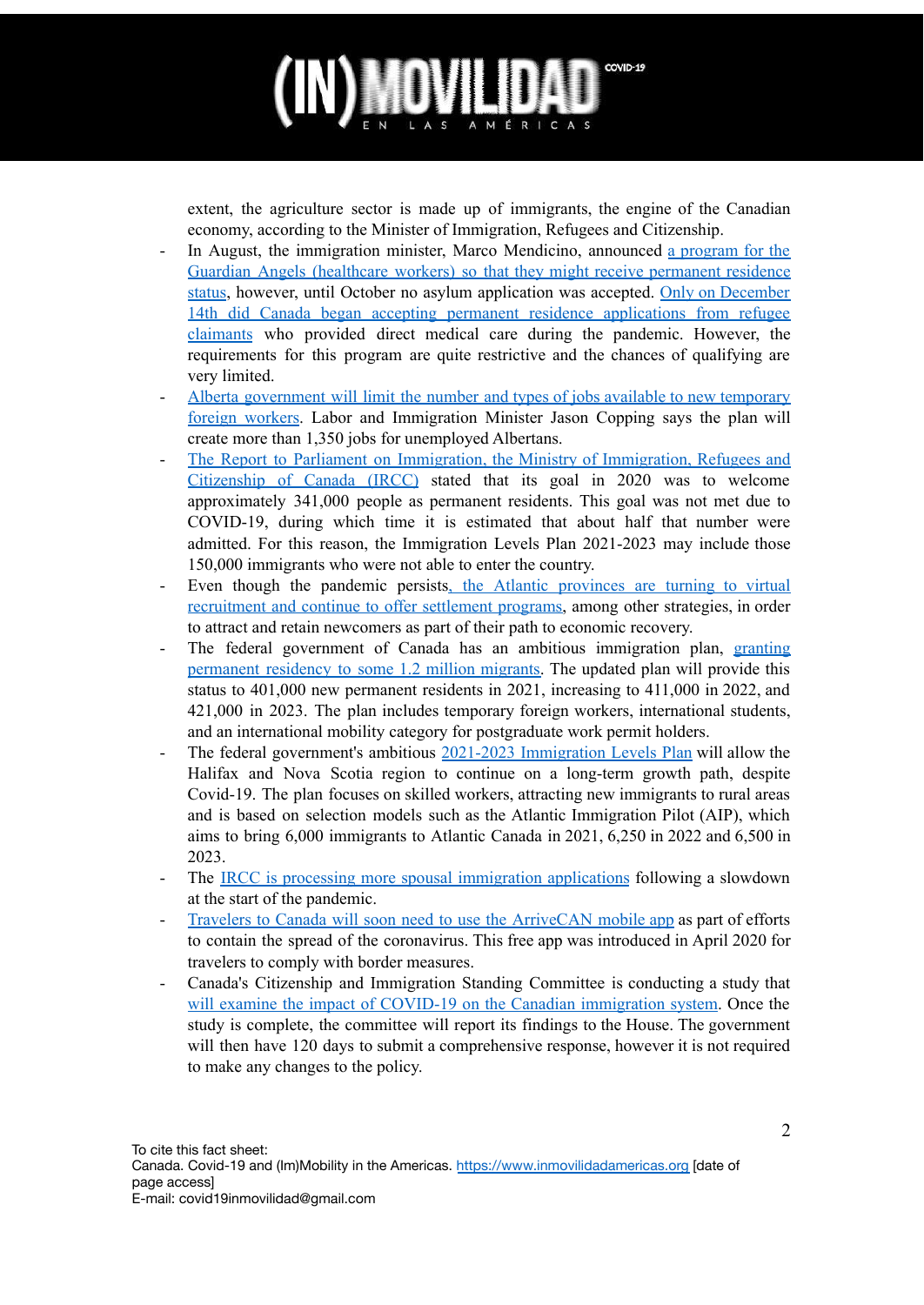# COVID-19

- The [immigration](https://www.cbc.ca/news/politics/citizenship-tests-immigration-pandemic-covid19-1.5815945) department is resuming citizenship tests that were suspended more than eight months ago due to the global pandemic, with safeguards to ensure proper identification of those taking such tests.
- For the first time, [Chatham-Kent](https://www.cbc.ca/news/canada/windsor/chatham-kent-immigration-survey-1.5828139) Township is conducting an online survey to assess how welcome immigrants feel in the community.
- In the first days of December, Canada held an Express Entry drawing, inviting 5,000 selected candidates to apply for [permanent](https://www.cicnews.com/2020/12/health-canada-approves-pfizer-biontech-coronavirus-vaccine-1216504.html#gs.uzel0w) resident status. It should be noted that the invitations were sent to a 'pool' of people that includes many temporary workers who are already in Canada, and the minimum score necessary to qualify was lowered.
- Canada has relaxed eligibility [requirements](https://www.cicnews.com/2020/12/canada-eases-eligibility-requirements-for-rural-and-northern-immigration-pilot-1216554.html#gs.x1qued) for the Pilot Plan for Rural and Northern Immigration – RNIP.
- The Ontario government is expanding health care coverage and providing financial assistance to some 400 migrant workers from [Trinidad](https://www.thestar.com/news/canada/2020/12/16/exiled-in-canada-400-migrant-workers-unable-to-return-home.html) and Tobago stranded in the province, many in southwestern Ontario. The government also launched a new [strategy](https://www.cbc.ca/news/canada/windsor/agriculture-sector-windsor-ontario-1.5803579) to prevent the spread of [COVID-19](https://www.cbc.ca/news/canada/windsor/agriculture-sector-windsor-ontario-1.5803579) among migrant farm workers, which includes prevention and containment strategies before workers arrive on the farm, during their work shift and at home. It should be noted that the plan has received criticism from pro-migrant activists.
- [Canadian](https://www.reuters.com/article/canada-cenbank/post-pandemic-canada-must-set-sights-higher-to-boost-growth-bocs-wilkins-idINKBN27S2WX) Prime Minister Justin Trudeau has pledged to create jobs with significant green investments and has pledged to significant spending on childcare and Covid-19 relief programs.
- In general, the main effort of the Canadian State in this last quarter of 2020 aims to recover and accelerate state immigration plans as a mechanism for [post-pandemic](https://www.cbc.ca/news/canada/nova-scotia/nova-scotia-record-number-newcomers-2020-population-1.5856381) economic [reactivation.](https://www.cbc.ca/news/canada/nova-scotia/nova-scotia-record-number-newcomers-2020-population-1.5856381) So said [Lena](https://www.cbc.ca/news/canada/nova-scotia/nova-scotia-record-number-newcomers-2020-population-1.5856381) Diab, Minister of Immigration when referring to the Nova Scotia case.

### **4. Migrant Situation Alerts**

### *Immigrants*

- The COVID-19 pandemic has had a huge impact on the job market, especially for immigrant women. The Canadian government has not been able to cope with the obstacles generated by the pandemic, at least in terms of employment.
- Young people, women, and recently arrived [immigrants](https://www.reuters.com/article/canada-cenbank/post-pandemic-canada-must-set-sights-higher-to-boost-growth-bocs-wilkins-idINKBN27S2WX) are among the most [affected](https://www.reuters.com/article/canada-cenbank/post-pandemic-canada-must-set-sights-higher-to-boost-growth-bocs-wilkins-idINKBN27S2WX) and those with the highest rate of sustained unemployment during the pandemic.
- The areas where the largest number of recent immigrants live, areas with the highest percentage of people who do not speak English, as well as the largest families and the largest number of minorities; These are the zones with the [highest](https://www.theglobeandmail.com/canada/alberta/article-albertas-worst-covid-19-rates-are-in-racialized-communities-data/) rates of active cases of [Covid-19,](https://www.theglobeandmail.com/canada/alberta/article-albertas-worst-covid-19-rates-are-in-racialized-communities-data/) as well as the highest total number of infected since the pandemic began. Such is the case in the upper northeast area of Calgary.
- Thousands of approved applicants—that is, migrants admitted to Canada—have been trapped in limbo because border closures delayed their [departures](https://www.cbc.ca/news/politics/immigration-permanent-residents-expired-mendicino-1.5842984), resulting in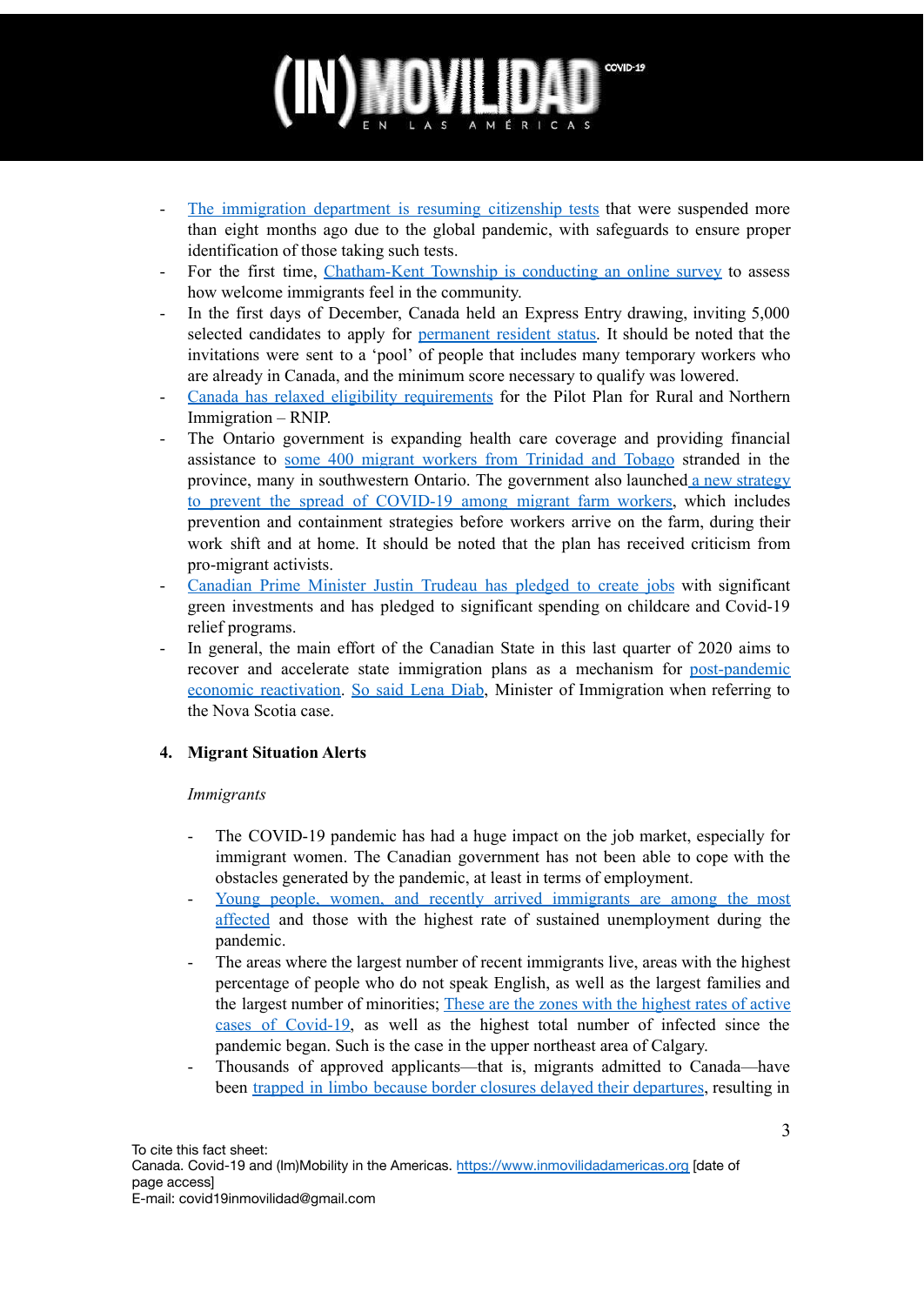## COVID-19

expired authorizations. Many had already sold their homes, liquidated their assets, and taken their children out of school and are now trapped in their home countries.

### *Asylum and Refugee Petitioners*

- As of October, no asylum application has been accepted during the COVID-19 pandemic. "The application process for this initiative will open in the coming months," said a spokesman for the Immigration Department.
- The federal government says that despite lockdowns and travel restrictions, Canada is now resettling about 250 refugees a week after [admissions](https://www.cbc.ca/news/politics/refugees-canada-pandemic-mendicino-1.5797361) dropped to a trickle due to the global [pandemic.](https://www.cbc.ca/news/politics/refugees-canada-pandemic-mendicino-1.5797361) The government's goal was to host 32,000 refugees and only 6,000 have been received in 2020.
- Syrian refugees [remember](https://www.theprogress.com/news/syrian-refugees-overcoming-war-memories-brought-back-by-covid-19/) the trauma of the war with the stoppage of activities, the closure of shops and schools, and quarantines due to COVID-19 in Canada.

### *Agricultural Workers*

- Syed Hussan, Director of the Migrant Workers Alliance for Change indicated that at least 1,600 [agricultural](https://www.cbc.ca/news/canada/windsor/agriculture-sector-windsor-ontario-1.5803579) workers fell ill and 3 have died as a result of employer abuse and government inaction within the context of the pandemic.

### *"Low-Skilled" Temporary Workers Outside of Agriculture*

- Alberta [temporary](https://www.cbc.ca/news/canada/calgary/employment-jobs-immigration-streams-copping-1.5777248) migrant workers will be replaced by their local peers who are unemployed due to Covid-19. The plan will make 1,300 jobs available to Albertans. The new policy will affect 475 occupations in sectors such as accommodation and food service, retail, transportation, construction, and professional services.
- Migrant Rights Network published a report titled Behind Closed Doors (survey of 201 foreigners, mainly women, in the care of children, the elderly and people with disabilities) which exposes the [exploitation](https://www.cbc.ca/news/canada/report-migrant-care-workers-exploitation-pandemic-1.5779915) of migrant care workers during [Covid-19.](https://www.cbc.ca/news/canada/report-migrant-care-workers-exploitation-pandemic-1.5779915) One in three respondents reported losing their job during the pandemic, of which one third reported ongoing problems accessing Employment Insurance or Emergency Response Benefit. For those who kept working, almost 50% reported working longer hours, more than 40% said they were not paid for overtime, and a third were prevented from leaving workplaces to "avoid" infections. The study estimates that unpaid wages per worker for the past six months reached \$6,552.
- Gig, [transportation,](https://www.ctvnews.ca/business/lower-tips-poor-ratings-gig-economy-workers-face-racism-and-sexism-on-the-job-1.5231741) and delivery workers, especially women, afro descendant, indigenous, and colored people are subject to further exploitation and discrimination. This is exacerbated by the pandemic.

#### **Social Responses**

#### *Solidarity Networks*